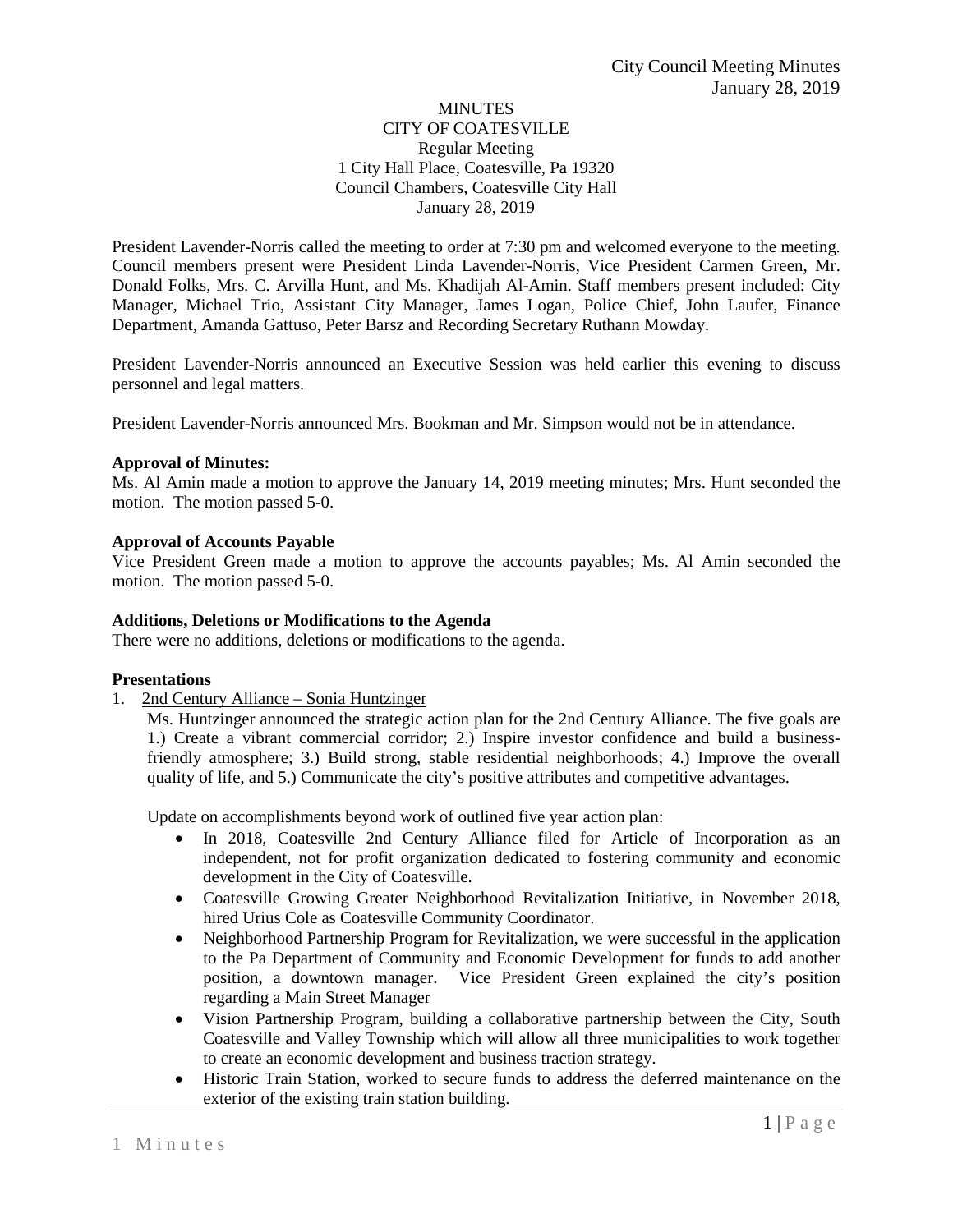- LERTA worked with City to shepherd the LERTA program through the municipal adoption process and through acceptance by the Coatesville Area School District. Next step to move legislation through the County.
- New Train Station Development, worked with the Redevelopment Authority and City to obtain easement agreements for the 4th Avenue Streetscapes.
- Opportunity Zone, introduced in Federal Tax Cuts and Job Act of 2017, the new incentive program for Capital Gains Tax relief in exchange for low to moderate income communities.
- Parking Strategy, initiating development of a Master Parking Plan.
- Coatesville Community Connector, initiated with Chester County Department of Community Development to have a single, full time, point of contact social service navigator place in the Coatesville Library.
- www.2ndcenturyalliance.org developed an interactive map for the website that highlights opportunity sites, projects in process, and community assets.
- Development Projects, continue to work with individual developers and investors, supporting, endorsing and assisting projects in numerous and various ways.
- Redevelopment Authority, work closely with the Authority in marketing and promotion of their properties.

Mr. Cole explained how his goal is to get people back to Coatesville.

- 2. Friends of Patton Park Jon Kasitz
- Mr. Kasitz announced the Friends of Patton Park are working on:
	- Master Plan for the Park
	- Solid Plan for future projects
	- Event Calendar
		- o February neighborhood survey distributed
		- o April Park clean up
		- o Temporary Basketball Court
		- o Fall Fest Movie night, games, food
		- o Movie nights throughout summer separate from the Fall Fest
	- Hoping to get more volunteers

Council suggested a link on the City website for events at Patton Park

## **Citizens' Hearings – Regular Action Items Only (3 Minutes)**

There were no citizens' comments on regular action items only.

## **Regular Action Items**

1. Receive and consider West End Lease

Mrs. Hunt made a motion to approve the West End Lease; Mr. Folks seconded the motion. The motion passed 5-0.

- 2. Receive and consider Palmer Park Phase One payment recommendation No. 5 Mrs. Hunt made a motion to approve the Palmer Park Phase One payment No. 5; Mrs. Green seconded the motion. The motion passed 5-0.
- 3. Receive and consider approval to offer conditional offer of employment to the Five (5) officers from the part-time eligibility list

Mrs. Hunt made a motion to approve the offer of conditional employment for 5 part-time police officers; Mr. Folks seconded the motion. The motion passed 5-0.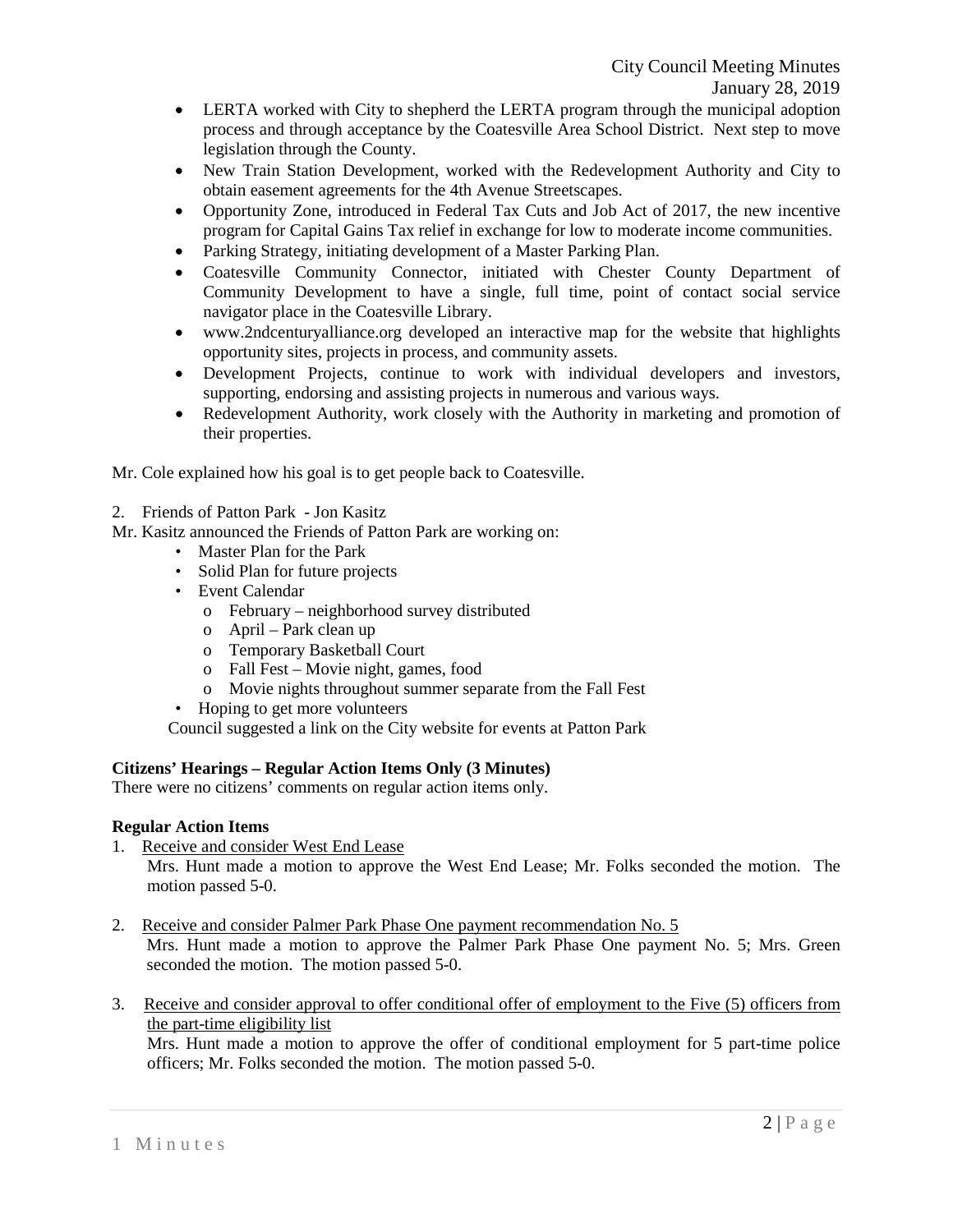President Lavender-Norris explained the appointment of part-time patrol officers, the Civil Service Commission had provided us with the certified list of applicants who have successfully completed the oral and written exams for appointment. The Third Class City Code requires that the Chief of Police nominate a candidate from among the three highest ranked applicants on the eligibility list. These appointments are for the position of part-time Patrol Officer within the Coatesville Police Department. Any candidate who is eligible for veterans' preference under the Third Class City Code, appearing on the list of three candidates must be selected. Candidates appointed tonight by council will be conditionally appointed subject to successful completion of a background check, medical and psychological evaluation. The list of candidates for consideration by Council are ranked by score as follows: Eric D. Himmel. Kevin P. Myers, Brian M. Gale, Timothy M. Kemmerle and Laniece V. Edmonson. From this list, Chief Laufer has nominated all five (5) names for conditional appointment as a part-time Patrol Officers in the City Police Department.

Mr. Folks moved that Eric D. Himmel, Kevin P. Myers, Brian M. Gale, Timothy M. Kemmerle and Laniece V. Edmonson be appointed as a part-time Patrol Officers in the City Police Department subject to successful completion of a background check, physical and psychological examination. Vice President Green seconded the motion. The motion carries and Eric D. Himmel, Kevin P. Myers, Brian M. Gale, Timothy M. Kemmerle and Laniece V. Edmonson are appointed as Patrol Officers on a part-time basis, subject to successful completion of a background check, medical and psychological exam

# **Discussion Item**

1. Meeting Minutes

There was no discussion on meeting minutes.

2. Parking Kiosk

Mr. Trio announced the parking kiosk is now operating at the Olivet Parking Lot. The fees are \$3 for 12 hours, \$6 for 24 hours and \$30 per month. Notices are being placed on vehicles notifying commuters of the changes. The City is providing a grace period and will not be ticketing.

3. LERTA (Local Economic Revitalization Tax Assistance)

The City wished to maintain the 10% over a ten year period. The City solicitor will look into whether the City has different percentage/per year from the School and the County. County has not yet approved the LERTA.

#### **Solicitors Report**

Mr. Verwey announced he:

- Considered and addressed pending litigation issues
- Addressed code enforcement issues.
- Worked on real estate matters.
- Worked on contracting issues
- Addressed issues related to the City's LERTA
- Provided guidance on various legal issues.

## **City Manager's Report**

Mr. Trio announced he:

- Catalyst Outdoor 1st Billboard will be up  $o=$ in May next to the bypass. Currently redesigning the amphitheater
- Code Enforcement RFP for UCC Permit review consulting firm issued.
- Codes Department reviewing applications for Codes Enforcement officer.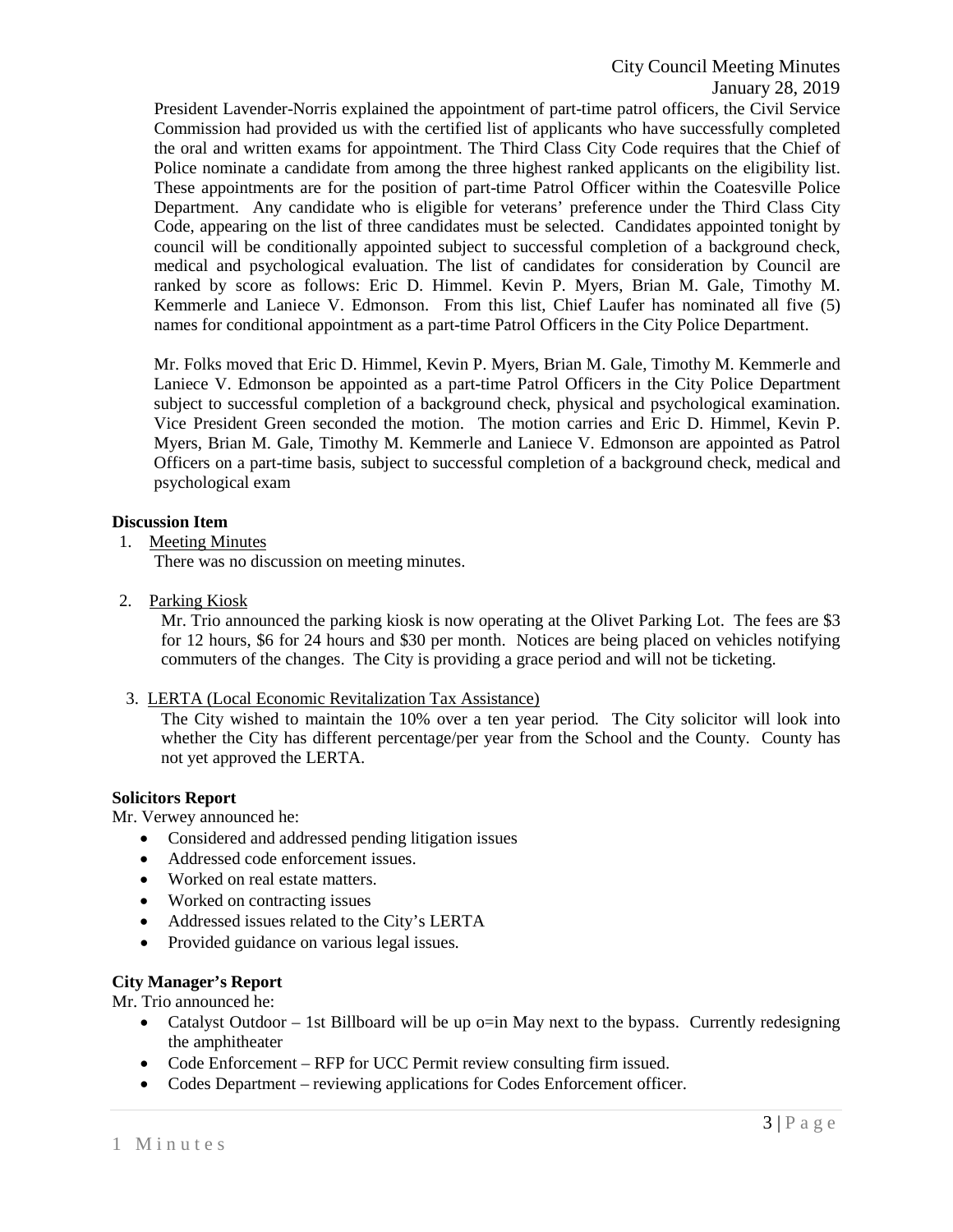- District Court will be installing additional outdoor cameras.
- Redevelopment Authority Victory Sports has withdrawn their proposal for the Flats and moved their project out of state.
- DEPG received liquor license and development for Aroogas is underway.

# **Assistant City Manager Report**

Mr. Logan announced he:

- Working with Eagle Disposal on the Trash removal
- The city now has a log regarding missed trash pick up
- Worked with Ms. Al Amin and Eagle Disposal
- Three trucks were out 1/19, 1/221 and 1/22 collecting all trash throughout City.
- New Bulk pick up dates
- Eagle helping to get information out.

Mr. Logan thanked Ms. Al Amin for her assistance.

# **Citizens' Hearings – Non-Agenda Items Only (3 Minutes)**

## Robert Newlin

Mr. Newlin questioned the process of renaming Harmony Street to Martin Luther King Jr. Boulevard. He stated he received no notice of the change and there is a substantial cost when changing the street name of business such a checks, bill heads, registrations, advertising, vendors, etc…)

# Terrel Bryant

Mr. Bryant asked what the city is doing with public transportation. Patriotism is dying in Coatesville. Veterans parade no longer in Coatesville. The City needs to make connections with those who reach out to help the City.

## Darlene Jennings

Ms. Jennings stated she is a rider on Amtrak. There was a notice on her car regarding the parking at the City's Train Station. People are not happy with the cost of the parking at the lot. Most commuters are on the train already when City Hall is open and will not be able to get the monthly pass. The process of the notification to the passengers should have been better.

Vice President Green made a motion to close citizens' hearings on non-agenda items; Ms. Al Amin seconded the motion. The motion passed 5-0.

## **Special Events**

1. Movement Community Development Block Party on August 3, 2019, from 9:00 am to 6:00 pm. It has been requested to close Lincoln Highway between 2nd and 3rd Avenue.

Council acknowledged the special event application was approved by all the departments required.

## **Council Comments**

Mr. Folks stated there are two words we use before we die, hello and goodbye.

Mrs. Hunt thanked everyone for attending the meeting. I wanted to address Mr. Newlin and I personally apologize to the way it was done, just like you were surprised when it was done, we were surprised. I am the Council member who initially brought up that we needed to name after Dr. Martin Luther King. It was not supposed to be done haphazardly like it was done. All of the procedures that we spoke about and requested to be done an then at the time of the street changing that we have a formal dedication for the City and none of that was done. We are now, I believe in the process of trying to rectify things. I am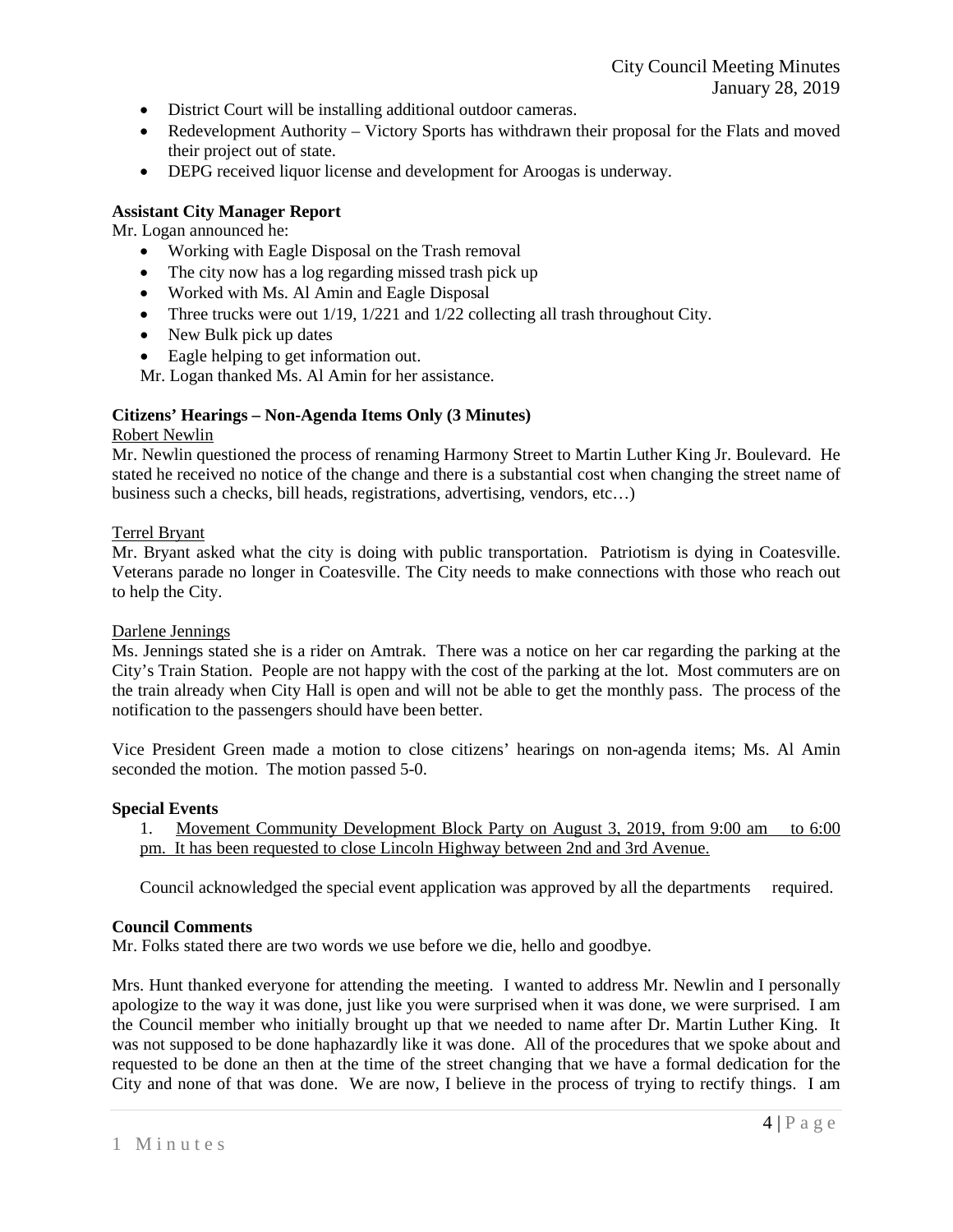saying that cautiously because I am not in on it. I am told that's what we are doing. So I personally apologize to you. I run a business in the City as well, and I know what you are talking about and all the changes that you have to make. Again, I do apologize and hope that we can get thru this as well as the parking issue. I'm not sure as to why we constantly have to be faced when things should be done right. I'm just asking that we start being more careful and conscious of the decisions we make before they become a hardship for our residents. Thank you for coming and hopefully we get things moving in the right direction.

Ms. Al Amin thanked everyone for coming. Mr. Newlin, I too would like to apologize. It's very important that the residents and businesses should have been notified. I too like Mrs. Hunt didn't know, I went to pick my sister up at the Senior Center, and the street sign was changed. I have to apologize for the fact that the City did not handle things in the best manner. Residents should have been notified, and business owners should have been notified because you said there were things that need to be put in place like your website, your checks and your credit cards. I apologize for that. As far as the parking, I apologize for that to. You heard me say I thought we agreed on two dollars. Sorry for the way things were handled. The announcement was not made on the train like the Council President said it was supposed to be. I apologize the City does not follow through and follow up in the matter they should. Thank you for coming out, and you all have safe travels home.

Vice President Green explained Martin Luther King Jr. Boulevard is going to be known as Harmony Street too. Is that right, for a period of time or something like that? You should have gotten a personal letter. Every business owner and resident on the block should have received a letter. But as far as the changes and stuff that are taking place it could be a dual name for a while if I'm not mistaken. Mr. Trio explained the name has been changed. Vice President Green said it's unfortunate that we did not take the opportunity to notify everyone ahead of the change. I was shocked it changed so quickly. To the folks with the parking issue, the parking does not really take effect until February 25, 2019. So the notices on the vehicles are just notifying that this change is coming. Why Amtrak did not do the seat drop I do not know why. The parking will not be effective until February 25, 2019, so the notices are just notifying you change is coming. Parking lot safer. I understand anytime you have change, change is hard. You know itis difficult and uncomfortable sometimes. Maybe we can revisit the parking amount. I know we don't have a store or a coffee shop or anything there, but I think the parking lot is going to be a better deal for the people riding the train. Especially if you get home at night. I just now you go about the change like I said change is different and we just have to figure it out and understand that there is a process. We have to be actively engaged in making sure everyone is made aware. It's not changed until February 25, 2019. Again, I thank everyone for coming out and I appreciate every one. I appreciate the Chief, I called him Monday just for the hard work and dedication. You know we had a huge bust in conjunction with the task force, huge opioid drug bust. I mean most of you know about my thing about opioids in our community. I came to you (Chief) a couple of years ago about how I was concerned and the way they are infiltrating our community. I thank you for all your hard work and commitment Chief for trying to remove them. We are always going to have drugs. Thank you 77 arrests, that's a lot. We are just a little bit safer. These opioids are ruining our community, and everyone here has felt and know someone affected. Be safe and have a good night.

President Lavender-Norris echoed her colleagues. Ms. Jennings there is a placard that is available 24 hours a day in the Police Department. 30 days for \$1.00 a day. So that is available to you. Parking where the vehicles have been parking was always illegal parking. I am informing you that is and always has been illegal parking. So when the Police Officers were driving by and not ticketing them, they were being kind. I too echo Vice President Green's comments to the Chief regarding the situation that occurred. It's fortunate and unfortunate at the same time. I can tell you that out of all the people that were charged, I probably know 97% of them, they are neighbors, they have gone to school with friends or myself what have you. So I know them all, and that's unfortunate, but the fortunate part is the drug bust